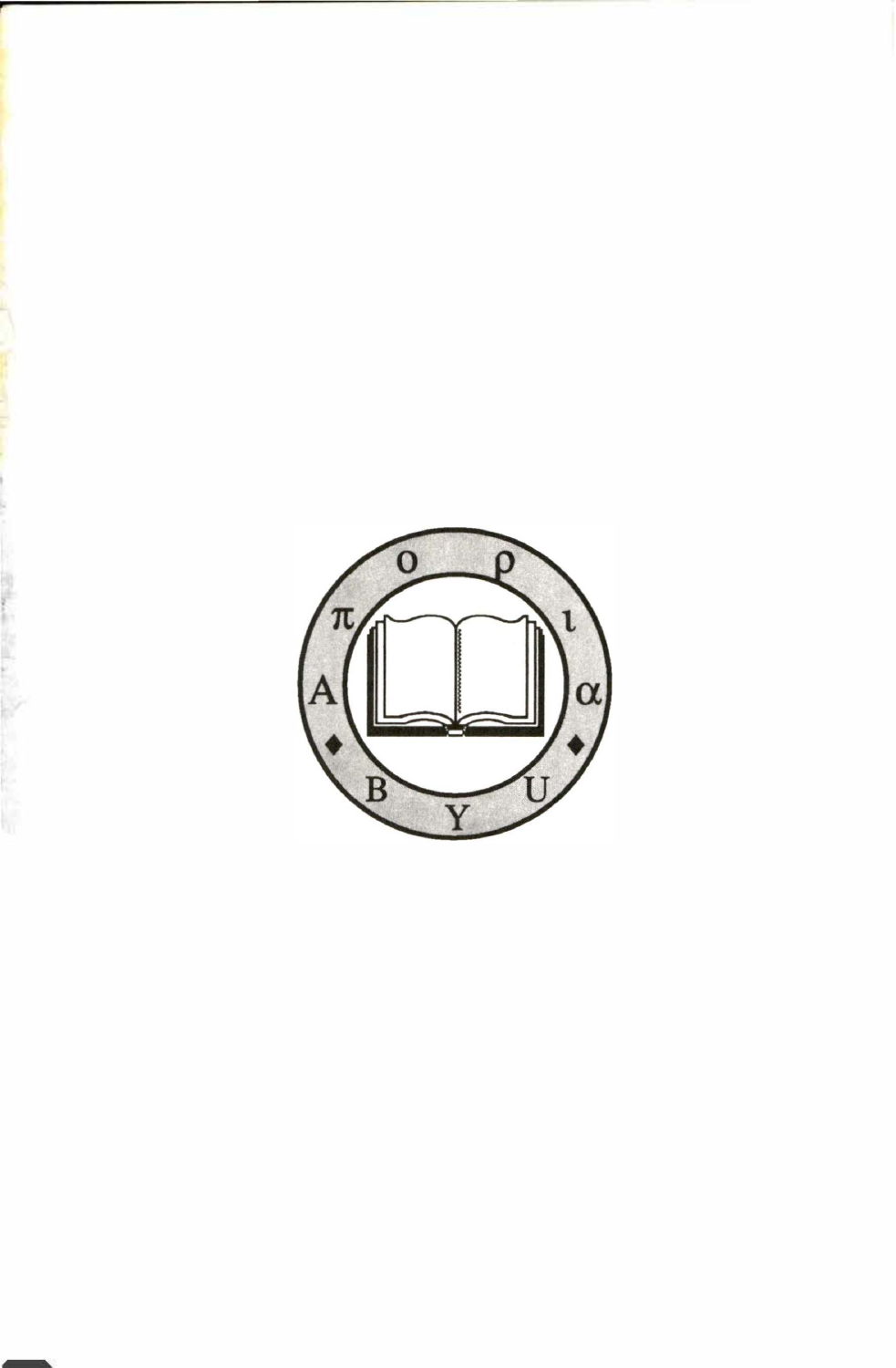**Editor**  David A. Jensen

**Editorial Staff**  Michael Durham David Engler Matthew Faulconer John Rather

Aporia is published once yearly by the Department of Philosophy at Brigham Young University and is dedicated to recognizing exemplary philosophical work at the undergraduate level. Each year, the winning essays of the annual David H. Yarn Philosophical Essay Competition (open to BYU undergraduates) are published along with other outstanding undergraduate philosophical essays. The winners of the Yarn Competition are selected by a faculty committee independent of rhe student editors and staff.

The Aporia staff is especially grateful to those who support and make possible this journal. Special thanks go to Professor K. Codell Carter, the chair of the Department of Philosophy, for his encouragement and assistance, and to Linda Hunter Adams of the Humanities Publication Center. Aporia is funded by a generous contribution from the David H. Yarn Endowment. Those wishing to contribute to this fund may do so by contacting the BYU Department of Philosophy.

Submissions for the next issue of Aporia should be postmarked by January 24, 1997. Submissions should conform to the MLA style, and should be no longer than 5000 words. Please include with each submission the following: three paper copies, a computer copy on disk, and a tide sheet which includes the author's name, address, phone number, e-mail address, undergraduate affiliation, and the title of the submission. The author's name should not appear anywhere in the body of the manuscript. Multiple submissions are accepted.

Submissions and inquiries should be sent to

Aporia Department of Philosophy 3196 JKHB Brigham Young University Provo, UT 84602

Inquiries can also be made by phone (801-378-2721), FAX (801-378-5120), or e-mail (aporia@humlabs.byu.edu).